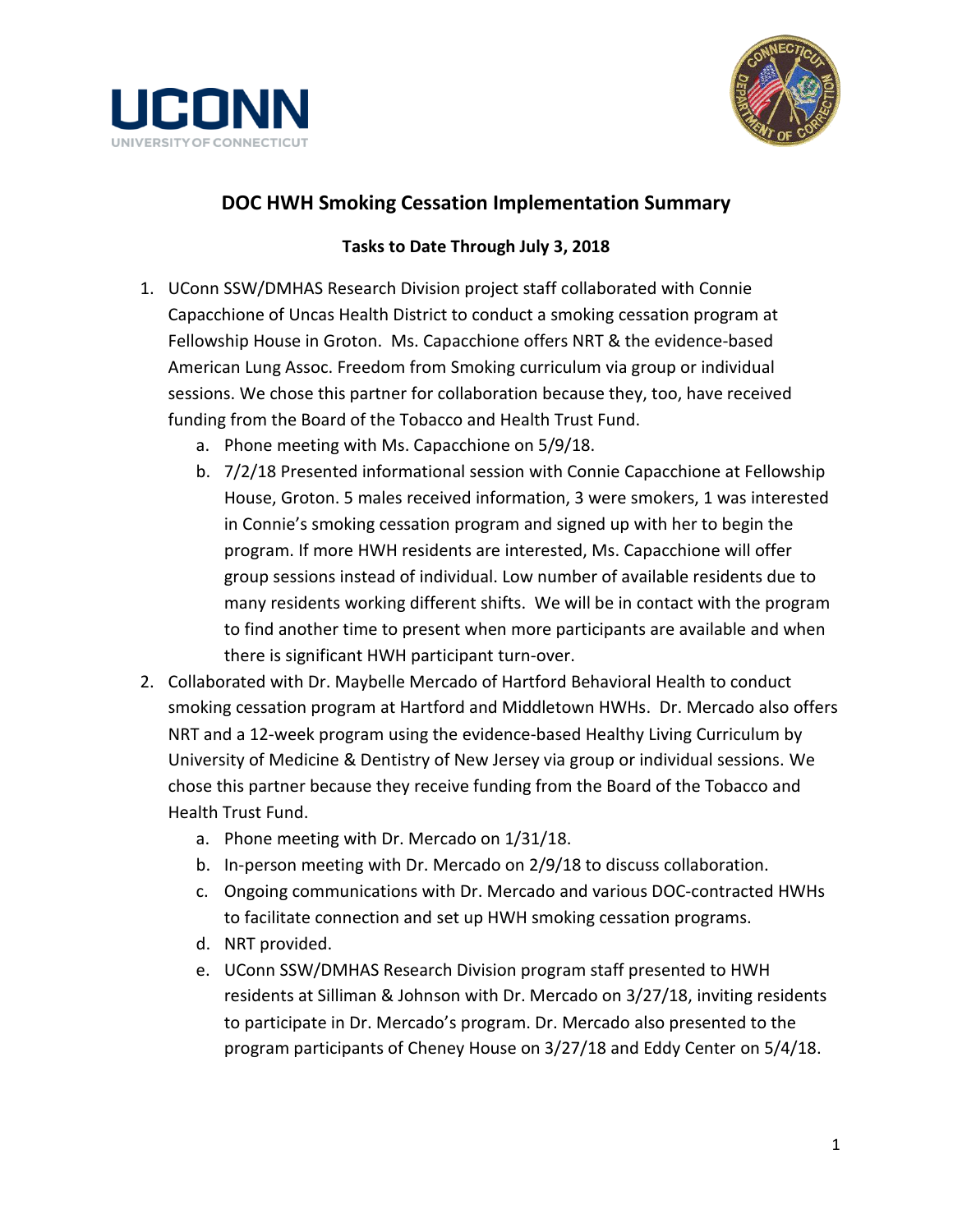



- 3. UConn SSW/DMHAS Research Division program staff collaborated with Marian Storch of Department of Public Health. Ms. Storch oversees data collection of Dr. Mercado's smoking cessation programs in Hartford that are offered to HUD public housing sites.
	- a. In-person meeting with Ms. Storch on 5/3/18 to discuss data sharing. Ms. Storch provided additional valuable information and resources to tap, including CT Quitline referral sheets that can be provided to HWH staff and a connection to Connie Capacchione of Uncas Health District (see Tasks #1, a-b).
- 4. UConn SSW/ DMHAS RD program staff created an informational handout to provide to DOC-contracted HWH residents during all presentations that includes UConn SSW Research HWH smoking prevalence survey data (please see attachment).
- 5. Staff conducted research and conversations with key administrators at UConn SSC Graduate MSC program regarding the possibility of having UConn Social Work MSW graduate students conduct smoking cessation groups in HWHs to receive field placement credit. Concluded that this avenue is not possible or sustainable due to the fact that formal field placements are already in place and due to requirement of consistent hours/programming and supervision. Received positive word that we can pursue MSW graduate students gaining independent study credits to do 'smoking cessation and stay quit' programming with DOC-contracted HWH residents in lieu of a more formal structured field placement. We will be setting up in near future.
- 6. 1/2018 communicated with 5 DOC-contracted halfway houses that expressed interest for 'stay quit' programming during our data collection efforts: Silliman & Johnson, Cheyney House, Hartford House, Eddy Center in Middletown, and Fellowship House in Groton.
- 7. Identified and in communication with 3 other HWHs. Working with them now to surmount some barriers to connecting them to local providers of smoking cessation groups: Isaiah House in Bridgeport (\*\*see below for more details: many attempts to connect to programming, to date; will continue to work with key people to get programming implemented), Next Step in Willimantic (discovered that CHC cannot provide services to this location as it is out of district; will look for an alternative), and Cochegan House in Uncasville (HWH staff reported that they are currently in process of moving from New Haven and that the current time is too chaotic to conduct any programing; to be contacted again after move).

\*\*We attempted connecting the Bridgeport HWH with 4 local CHCs (Southwest Community Health Center, Bridgeport Community Health Center, Southwest Mental Health Services, St. Vincent's Medical Center). However, after many contact attempts, no linkage was formalized to connect the HWH to a smoking cessation program. Two of